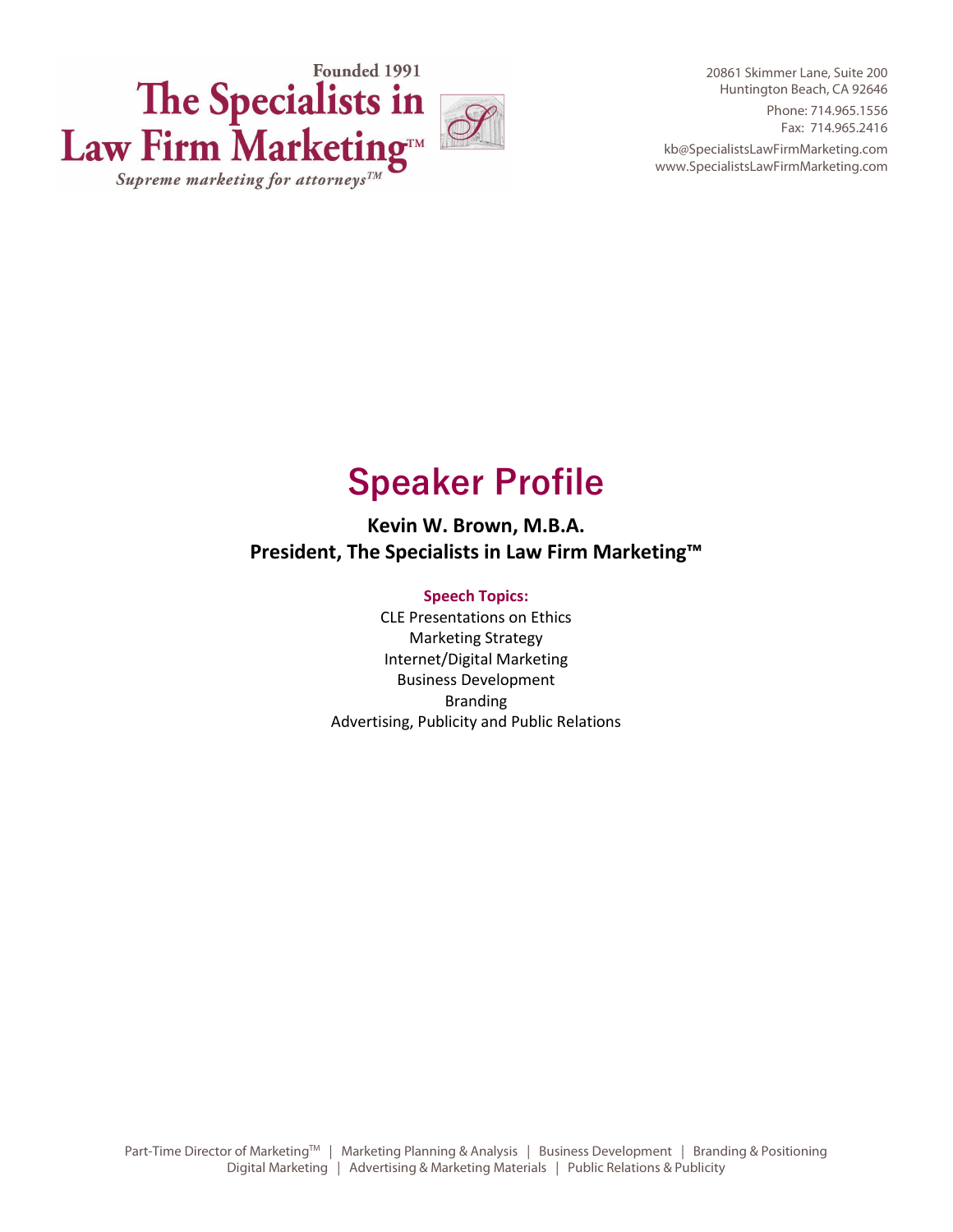

20861 Skimmer Lane, Suite 200 Huntington Beach, CA 92646 Phone: 714.965.1556 Fax: 714.965.2416 kb@SpecialistsLawFirmMarketing.com www.SpecialistsLawFirmMarketing.com

# **Speaker Profile**

# **KEVIN W. BROWN, MBA**

Kevin W. Brown, M.B.A. is President of *[The Specialists in Law](http://specialistslawfirmmarketing.com/)  [Firm Marketing™,](http://specialistslawfirmmarketing.com/)* the premier marketing firm in California that specializes in serving law firms. He is a recognized legal marketing expert, author and speaker. Kevin has worked with hundreds of firms, from the nation's largest firms to regional firms to small local practices, in designing and implementing effective marketing programs.

*The Specialists in Law Firm Marketing™*'s services include Marketing Planning & Analysis, Business Development, Branding & Positioning, Digital Marketing, Advertising & Marketing Materials, and Public Relations & Publicity.



Kevin is known as a pioneer and leading-edge expert in the field of law firm marketing. From the beginning of his firm, Kevin developed many new, innovative concepts and techniques that are proprietary to his firm, including the first firm in the nation to offer a "Part-Time Director of Marketing<sup>TM"</sup> service, aimed at offering high-level expertise at an affordable rate to firms of all sizes. Founded in 1991, his firm was the only full-services marketing firm in Orange County specializing in law firms. The concept was so unusual nationwide, in fact, that he trademarked the term *"The Specialists in Law Firm Marketing™."*

# **Experience**

- President, The Specialists in Law Firm Marketing™, full service marketing for attorneys-1991 to present
- Director of Marketing for Deloitte, Orange County's largest professional services firm with over 400 employees – 1988-1991
- Strategic Consultant, Geneva Companies, Investment banking and business valuations 1988
- Corporate Banking Officer, Bank of America Commercial banking and financial analyst serving clients with loans from \$1-200 million – 1984-1988

# **Education**

- M.B.A., concentration in Marketing California State University, Fullerton, 1984
- B.S., Economics and Management University of California, Riverside, 1982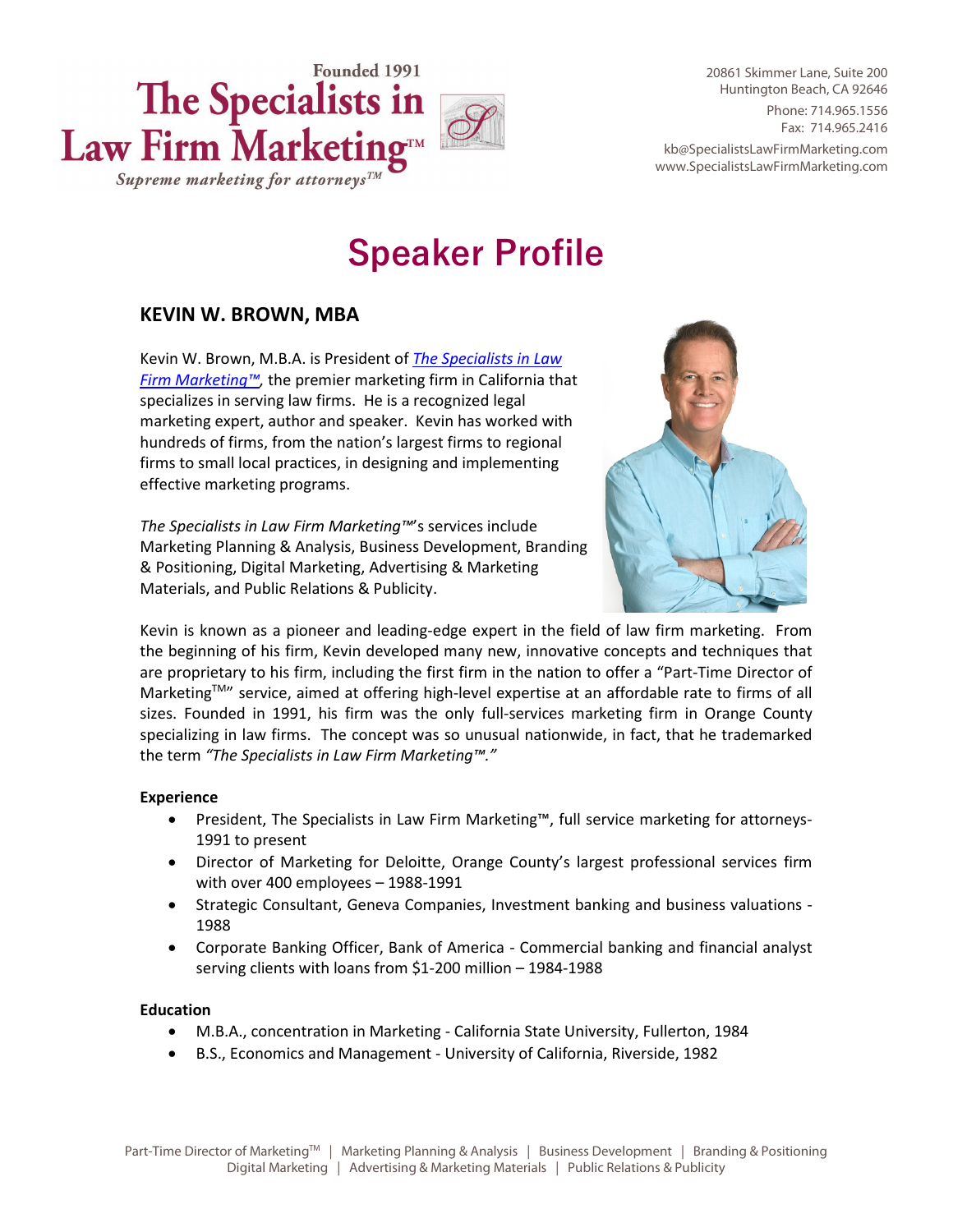

#### **Speaking Engagements, Articles & Professional Involvement**

- Author of over 100 articles published nationwide and locally
- Speaker to law firms and organizations, including Bar Associations, Association of Legal Administrators chapters, and legal marketing groups. He has been invited to speak at national conferences in locations such as Washington, D.C., Atlanta, Denver, Phoenix, San Francisco, Los Angeles and other locations.
- Former two-time president and 12-year board member of the Legal Marketing Association, Southern California chapter.

#### **Community Service**

- Eagle Scout and Boy Scout leadership for 19 years
- Coach for over 80 youth sports teams, including Little League baseball, Pony Baseball, Boys & Girls Club, NJB basketball, Upward basketball, Pacific Coast Hoops basketball, HB City Football, FNL Youth Football, and AYSO soccer.
- YMCA Indian Guides leadership for 12 years
- Church volunteer for over 25 years, including adults, college career, junior/senior high, and children's ministries.

#### **Personal Interests**

Kevin's free time is filled with diverse activities, from myriad physical activities (bicycling, kayaking, and numerous sports) to outdoor adventures (e.g., camping, hiking, snorkeling, backpacking) to enjoying cultural pursuits (travel, museums, visual and performing arts, etc.).